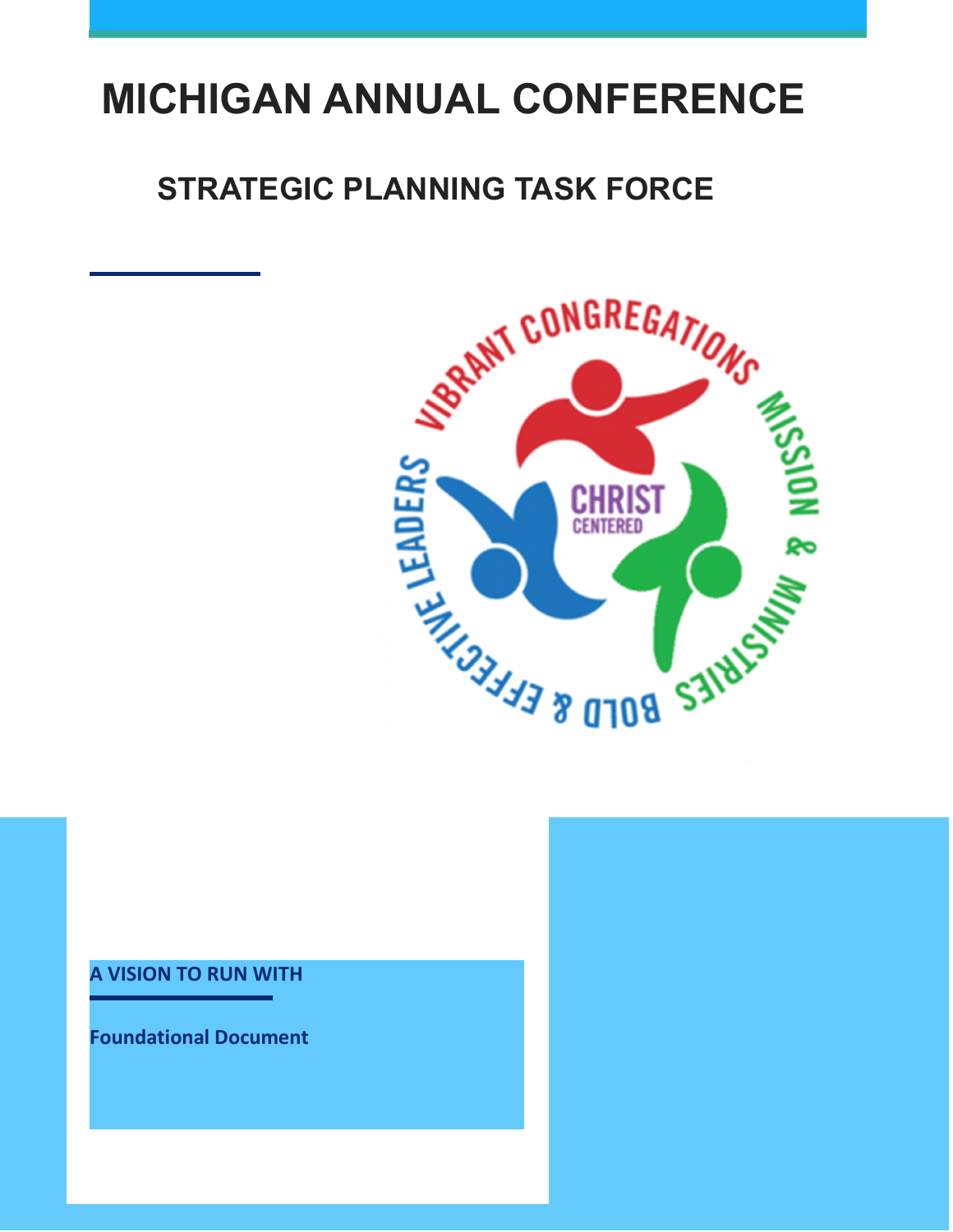## *Strategic Planning Task Force*

*Marsha Woolley Sung Yu* 

*Bishop David Bard, chair Sharon Appling Brad Bartelmay Dillion Burns Melanie Carey Jerry DeVine Jim LeBaron Amy Mayo-Moyle Alex Plum B. Kevin Smalls Patrick Tiedt Darryl Totty Andy Wayne* 

*Conference Staff Support: Benton Heisler and Paul Perez* 

### **Table of Contents**

| Connectional Challenge #1: Michigan Conference's Financial Situation 8              |  |
|-------------------------------------------------------------------------------------|--|
| Connectional Challenge #2: Newer Organizational Models & Contemporary  9            |  |
| Connectional Challenge #3:Denominational Restructuring & Split  9                   |  |
| Running with the Vision – Facing the Challenges of the 21 <sup>st</sup> Century  10 |  |
|                                                                                     |  |
|                                                                                     |  |
|                                                                                     |  |
|                                                                                     |  |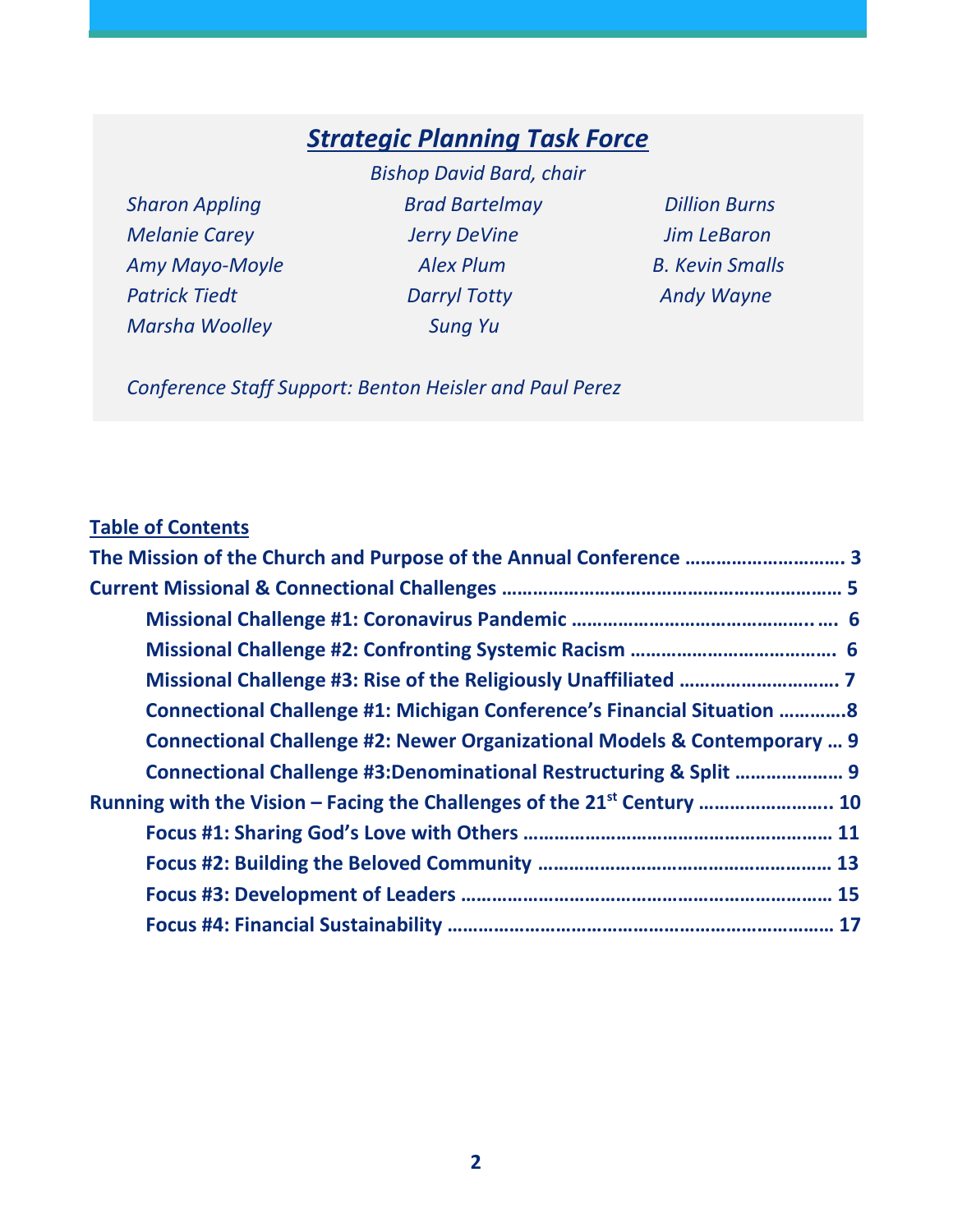#### **The Mission of the Church and the Purpose of the Annual Conference**

*Write a vision, and make it plain upon a tablet so that a runner can read it [alternative translation: a reader can run with it].* Habbakuk 2:2a

*Only new thinking can lead to a new dawn.* Zadie Smith, Intimations, 11

*The Church is of God, and will be preserved to the end of time, for the conduct of worship and the due administration of God's Word and Sacraments, the maintenance of Christian fellowship and discipline, the edification of believers, and the conversion of the world.* "The Baptismal Covenant III,"*United Methodist Book of Worship*, 106

The immediate work of this task force is to help the Michigan Conference think anew about its vision, mission and priorities in the context of the third decade of the twenty-first century, to write a vision and make it plain so that we can "run with it." We offer this "living" document to the Conference Leadership Council (CLC), recognizing it offers "strategic directions" more than a "strategic plan." It points the way toward further specific implementation work ahead.

We find ourselves in a rapidly changing time as the world struggles with the coronavirus pandemic, our nation is again engaged in racial reckoning, religious participation in the United States declines as the number of those claiming no religious affiliation is the fastest growing religious category in our country, and our denomination remains on the verge of significant re-structuring and likely separation. Even as we find ourselves in a rapidly changing world, and know of our need to think anew, we also want to ground our reflections in our Christian theological tradition. Central to a United Methodist understanding of the church is mission and connectionalism.

The Wesleyan and pietist traditions that have come together to form the United Methodist Church focused less on "thinking about the church," modestly adapting the scriptural, ancient, reformation, and ecumenical understandings of the church, and more on "being the church," channeling their creative energies to novel forms of evangelism, discipleship, and ministries of compassion and justice. Mission was and still is central to a United Methodist understanding and practice of church. (see "Sent in Love: a United Methodist Understanding of the Church").

John Wesley was convinced that God formed the people called Methodist and entrusted them with a unique and sacred task to "spread scriptural holiness and to renew of the nation," and charged it to share its unique spiritual gifts with the church and the world. Gifts which included its particular understanding of sanctification, its particular practice of small groups and Christian conferencing, and, perhaps for Wesley most of all, its particular missionary zeal for to share the love of God experienced in their lives with others.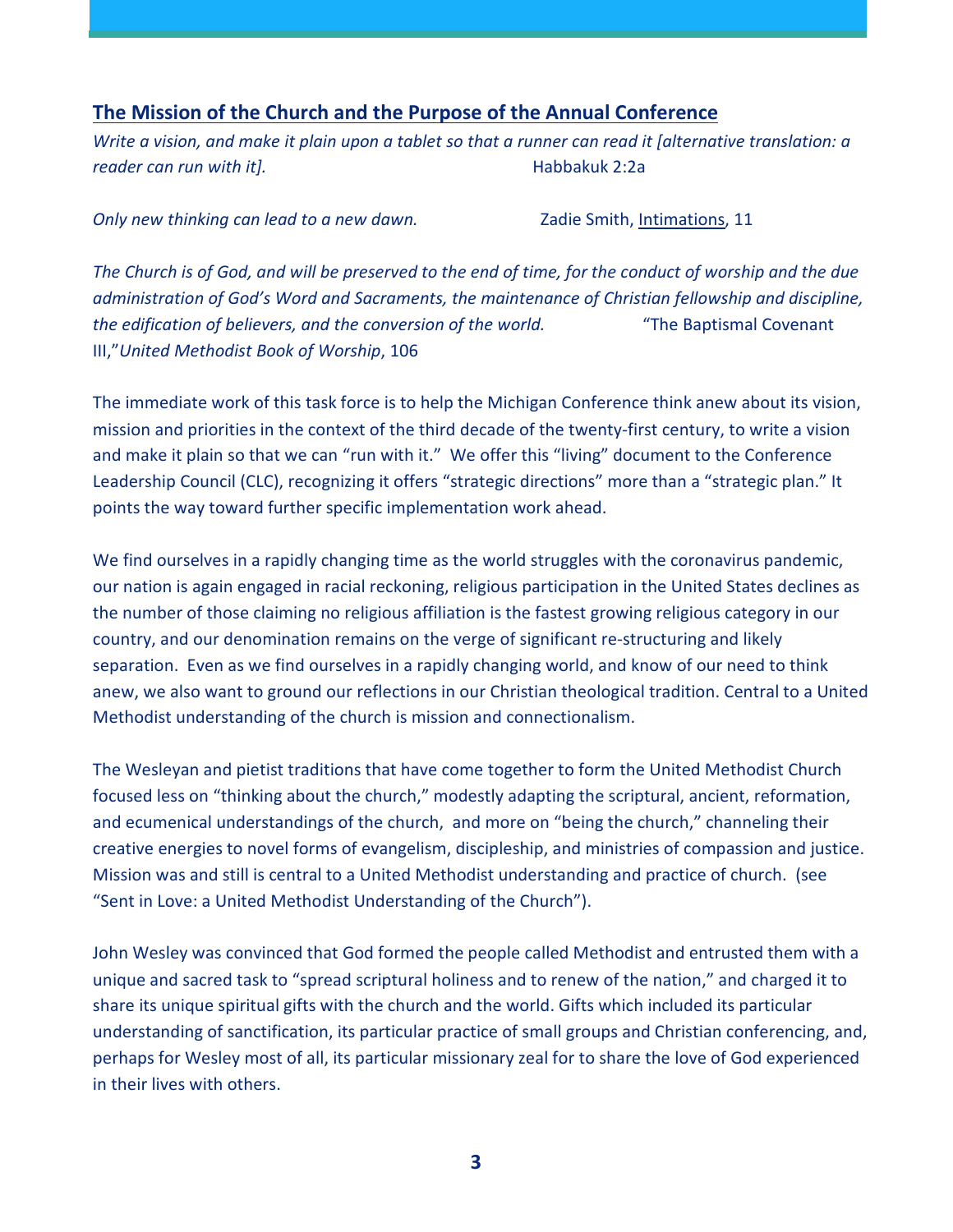For United Methodists, the "… church does not exist for its own sake. As an expression of God's activity in the world, it is sent out to share the apostolic faith with others and to be there for the good of others." (Sent in Love, ¶20). Affirming the early creeds (e.g. "The Apostle's Creed" and "The Nicene Creed"), we believe the church is a community called and empowered by the Triune God with a mission and purpose; personal and social transformation, human fulfillment and care for creation, soul work and social change, bearing witness and building a newer world.

Early in our Book of Discipline, we find this now familiar statement: "The mission of the Church is to make disciples of Jesus Christ for the transformation of the world" (¶120). On the following page we find a longer description of the process for fulfilling this mission: *We make disciples as we: (1) proclaim the gospel, see, welcome and gather persons into the Body of Christ; (2) lead persons to commit their lives to God through baptism by water and the spirit and profession of faith in Jesus Christ; (3) nurture persons in Christian living through worship, the sacraments, spiritual disciplines, and other means of grace, such as Wesley's Christian conferencing; (4) send persons into the world to live lovingly and justly as servants of Christ by healing the sick, feeding the hungry, caring for the stranger, freeing the oppressed, being and becoming a compassionate, caring presence, and working to develop social structures that are consistent with the gospel; and (5) continue the mission of seeking, welcoming and gathering persons into the community of the body of Christ.* (¶122)

Where does all this happen? "The local church provides the most significant arena through which disciple-making occurs" (The Book of Discipline, ¶201).

If the local church is the most significant arena for disciple-making, what is the purpose of the annual conference in United Methodism? "The purpose of the annual conference is to make disciples of Jesus Christ for the transformation of the world by equipping its local churches for ministry and by providing a connection for ministry beyond the local church; all to the glory of God" (¶601). While recognizing the centrality of local churches for the mission of the church, we simultaneously affirm "the annual conference is the basic body in the church" (¶33). A distinguishing feature of United Methodism is that we are a connectional people. "Connectionalism in the United Methodist tradition is multileveled, global in scope, and local in thrust. Our connectionalism is not merely a linking of one charge conference to another. It is rather a vital web of interactive relationships." (¶132)

While local churches are the most significant arena for disciple-making, the annual conference starts local churches and has the authority to determine when they are no longer serving the purpose for which they were formed (¶2549); the annual conference can uniquely hold local churches accountable for their ministry while also connecting them together in ways that enhance the transformative ministries of the church; the annual conference has a responsibility to encourage the vitality of each of its local churches; and the annual conference is responsible for evaluating those who will be its clergy, assigning those clergy to their places of service, and holding clergy accountable for their ministry.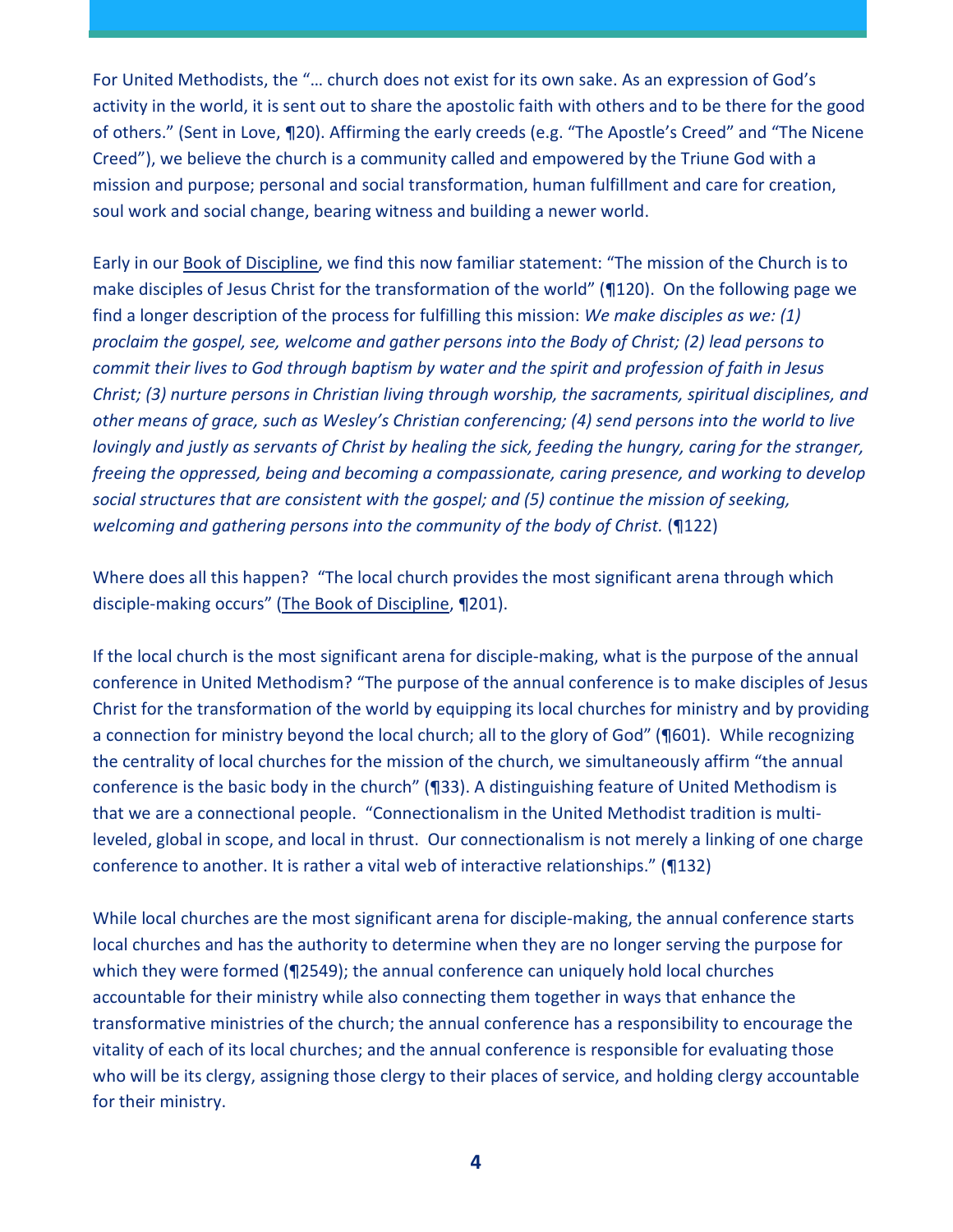#### **Current Missional & Connectional Challenges**

Statements about the mission of the church, connectionalism, and the role of local churches and annual conferences need to be placed in the context of missional and connectional challenges facing Michigan United Methodism in 2020. We must clearly understand these challenges and resolve to respond to them if we are to determine how to live out our mission, and how best the annual conference can equip and connect local churches for the transformative disciple-making ministry of the church.

Missional challenges include: (1) the coronavirus pandemic; (2) the current nation-wide movements confronting systemic racism; and (3) declining religious participation in the United States as the number of those claiming no religious affiliation is the fastest growing religious category in our country.

Connectional challenges include: (1) Michigan Conference's financial situation; (2) organizational models that fail to account for newer possibilities and incorporate contemporary technologies; and (3) likely possibility of denominational restructuring and split.

#### Missional Challenge #1: Coronavirus Pandemic

In December of 2019, an epidemic broke out in Wuhan, China of a new coronavirus that had never previously been seen in humans. On January 21, 2020 the CDC confirmed the first US case, while scientists in China confirmed that the case could spread from human to human. By February 2020, the World Health Organization had issued a global health emergency and assigned the viral disease a name (COVID-19). Only one month later, WHO declared COVID-19 a pandemic and, on March 13, 2020, the US went into a travel lockdown. Since then, states across the US have imposed their own internal states of emergency with varying limitations on physical gatherings, intra- and interstate travel, commerce, wearing of masks, and other considerations, all with the intent to control the spread of the virus. Guidance to faith communities has been issued by local, state, and federal authorities, as well as denominational leaders; this guidance has largely only been advisory and not mandated by law.

COVID-19 is primarily spread by respiratory droplets. When individuals infected with the virus cough or sneeze, the droplets can become airborne. Singing has been shown to have the same effect, and in several cases around the country, attendance at worship gatherings and choir rehearsals where asymptomatic infected individuals were present has caused fatal outbreaks to spread both within local churches and beyond to their communities. Because of their inherent nature to gather people together and praise God through song and worship, churches represent a high risk for disease spread.

Faith communities have responded to the COVID-19 pandemic in different ways. Many have transitioned their worship and discipleship activities online. Others have adopted a hybrid approach of gathering leaders to film worship and teaching and disseminating this across social media. Still others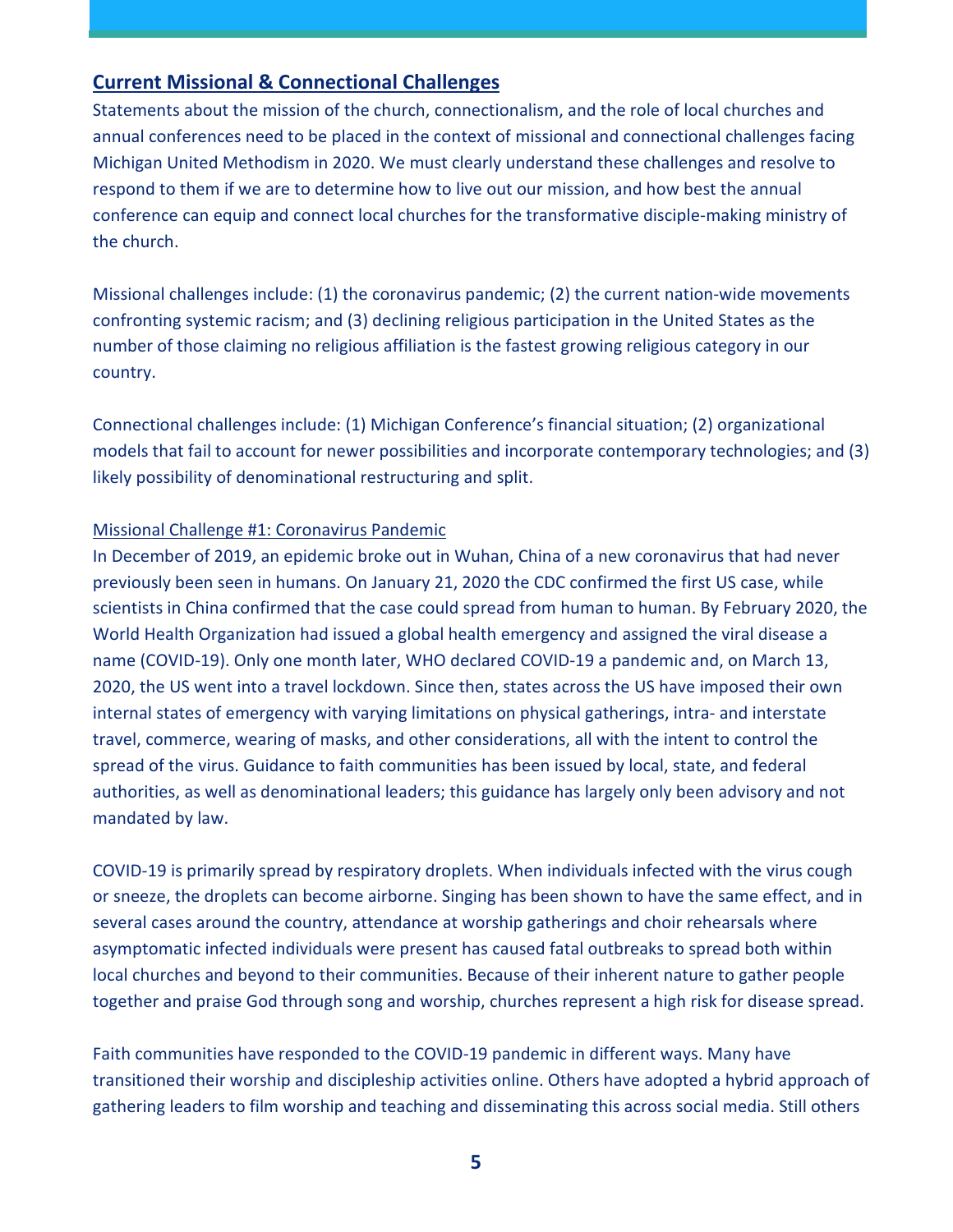gather in person, requiring masks on all attendees and refraining from singing. Very few gather as they were before the pandemic broke out.

Until an effective, safe, and universally available vaccine is available, the COVID-19 pandemic will not be eliminated. Measures like mask wearing, physical distancing, and avoiding large social gatherings can prevent the spread of COVID-19 and facilitate control of the pandemic. Another promising control measure is the use of rapid tests. Rapid tests are nasal cavity swabs, blood pricks, and/or saliva (spit) tests that can produce results in less than 15 minutes and that are highly sensitive (at least 95% confident that a 'positive' test result is accurate) and highly specific (at least 95% confident that a 'negative' test result is accurate). Rapid tests can identify infected individuals who show no signs or symptoms of COVID-19 but could still transmit it to those around them.

Churches and faith communities have entered a 'new normal.' While corporate worship, fellowship, and 'being the church' may never go back to how it was before March 13, 2020, the simultaneous use of several control measures may be effective at allowing for the resumption of in-person worship and other gatherings. How and whether these control measures are made available, cost-effective, and regularly monitored and enforced will all inform how effectively COVID-19 is controlled and, eventually, eliminated. Local churches that take seriously Christ's command to love their neighbor as they love themselves are embarking on new approaches to 'be the church' without spreading this deadly disease.

#### Missional Challenge #2: Confronting Systemic Racism

In response to the murders of Ahmaud Arbery, Breonna Taylor, and George Floyd the summer of 2020 erupted with protests calling for justice, an end to anti-Black racism, a reckoning with the history of white supremacy in the USA, and a radical rethinking of policing and the criminal justice system. In many places, including Detroit, daily protests have continued uninterrupted for over three months. Protestors, many of them young, have marched, chanted, danced in the streets, and, at times, endured tear gas, physical attacks and arrest. The persistence of the protesters is a powerful testimony to the centuries of anger and pain born by Black Americans who have struggled for the abolition of slavery and the end of segregation and Jim Crow, but, in the wake of police violence and mass incarceration, are still faced with the tragically enduring question: do Black lives matter?

In Detroit and other cities across Michigan and the nation, activists from indigenous, migrant, and queer and transgender communities, women-led organizations, and unions have joined with the Black Lives Matter movement, witnessing to the intersecting and shared systems of oppression affecting the wellbeing of their communities, and preventing the incarnation of the Beloved Community.

The Social Principles of the United Methodist Church define racism as: "the combination of the power to dominate by one race over other races and a value system that assumes that the dominant race is innately superior to the others." It names racism as a sin which "plagues and hinders our relationship with Jesus Christ, inasmuch as it is antithetical to the gospel itself" (The Book of Discipline, 1201).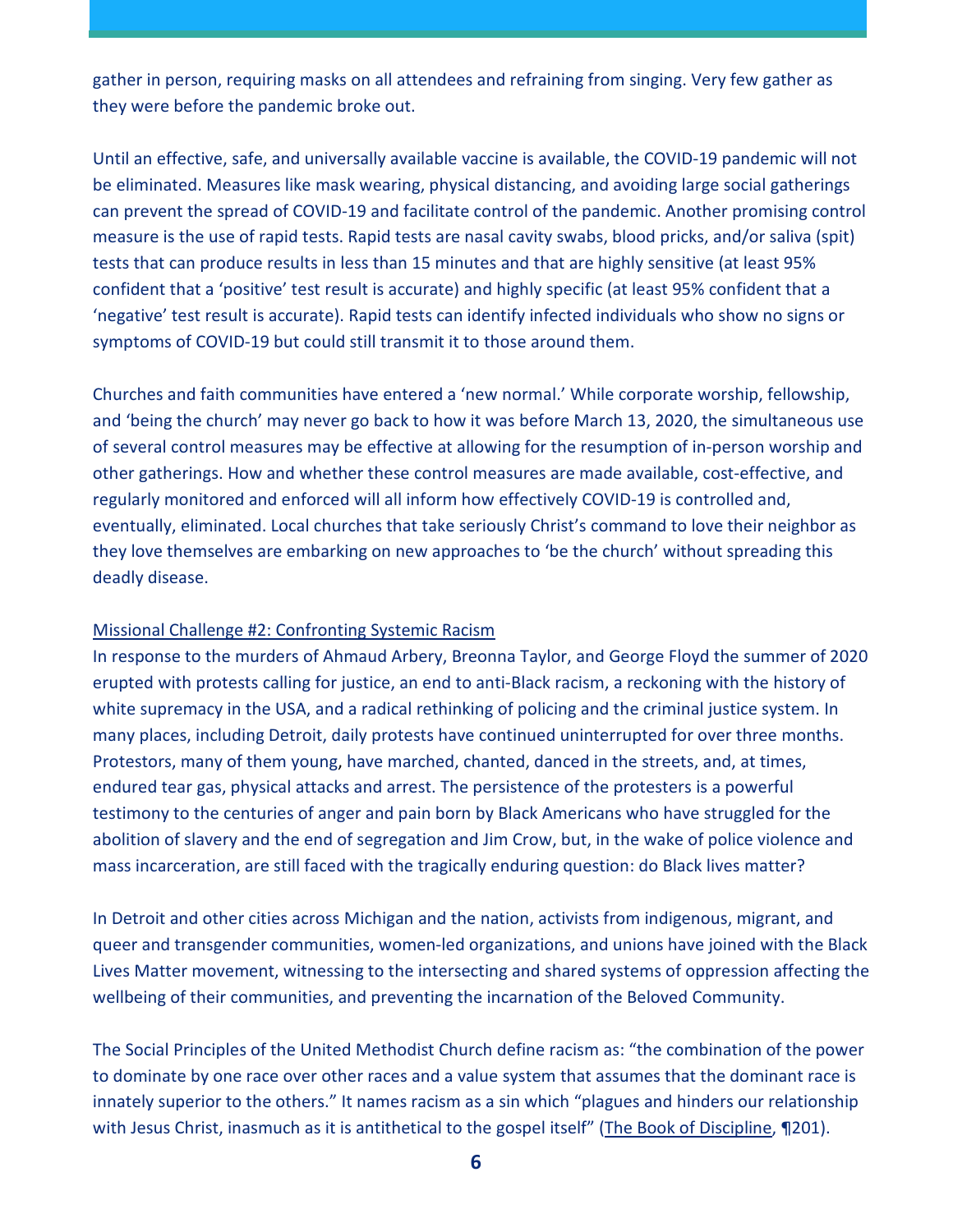The church is not immune to racism. Racism is a discipleship issue. Insofar as the United Methodist Church has adopted and still uses the strategies and tactics of white supremacy, it has compromised the gospel and fallen short of Jesus's call to faithful discipleship. The United Methodist Church, as a white dominant institution, segregated Black people. It sought to assimilate indigenous Latinx and Asian people into white culture. It excluded women and LBGTQIA plus people from leadership and full membership. While contemporary United Methodism has embraced the rhetoric of diversity and representation, white male heterosexual experience continues to dominate in its worship, its faith formation, its institutional structures, its distribution of resources, and its missional and evangelical outreach.

For people of color and other marginalized people, especially those outside the church, the questions remain: Is United Methodism just another religion captive to racism, sexism, heterosexism, classism, ableism, nationalism? Does it have a life-giving word for me and my community?

In his powerful book, now over fifty years old, the African-American writer James Baldwin penned these words to his nephew about white people: "You must accept them and accept them with love. For these innocent people have no other hope. They are, in effect, still trapped in a history which they do not understand; and until they understand it, they cannot be released from it…. And if the word integration means anything, this is what it means, that we, with love, will force our brothers [and sisters] to see themselves as they are, to cease fleeing from reality and begin to change it." (The Fire Next Time, 22, 23)

The United Methodist Church, if it is to be faithful to the gospel of Jesus Christ, must be able to affirm that is has a life giving word for each and every person and public proclaim and enact its repentance from oppressive values and practices and conversion to gospel values and Christian discipleship. This sacred task will take all of its members engaging in acts of courage and love.

#### Missional Challenge #3: Rise of the Religiously Unaffiliated

Recent data collected by the Pew Research Center Religion and Public Life in their 2014 "Religious Landscape Study" now estimates that 22.8% of people in the United States claim no religious affiliation. This group of people, commonly referred to as "nones," is the fastest growing religious demographic in the USA.

These nation-wide statistics hold true for Michigan. The Pew Research Center reports that 24% of adults in Michigan identify as religiously unaffiliated, commonly referred to as the "nones." A few of these "nones" (3% of adults) are atheists, a few (3% of adults) are agnostic, 17% of religiously unaffiliated adults identify as nothing in particular. The data shows that these numbers are stable across race, gender, socio-economic, and education level. When compared across age groups, younger adults were more likely to religiously unaffiliated; 37% of people ages 18-29 are among the "nones."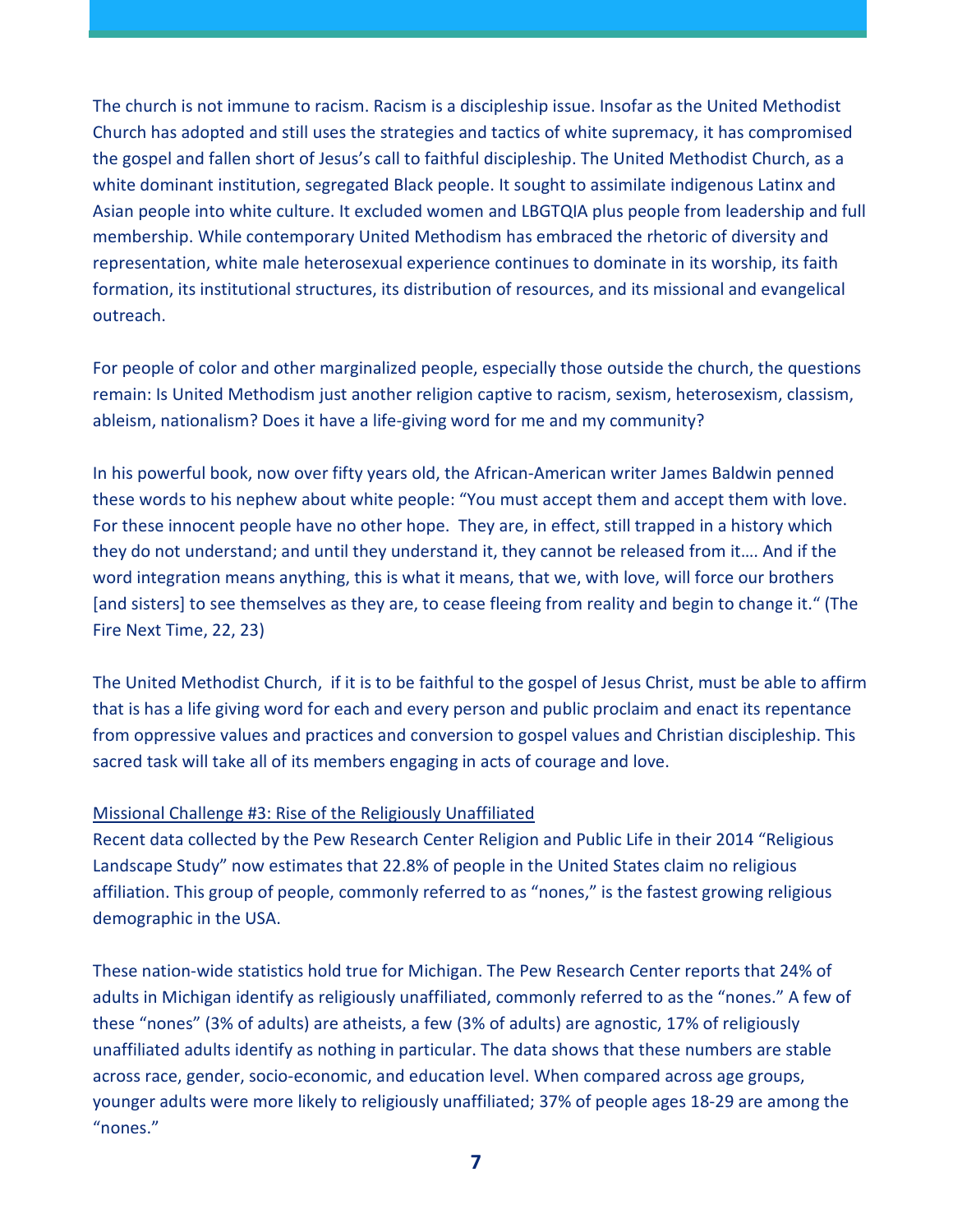Nancy Ammerman, Professor of Sociology of Religion at Boston University, argues that greater numbers of religiously unaffiliated are related to three demographic trends are challenging inherited forms of congregational life based on geographic stability, households of heterosexual married couples with children, and in-person community building:

(1) greater geographic and job mobility among young adults – the US Census tells us that every five years 15% of the nation's population is moving. Roughly a third of 18-35 year olds move in a five year period and 66% of 21-29 year olds will be in their current job less than two years. (2) households no longer fit the "church mold" – heterosexual, married couples with children are the most likely demographic to attend church. In 1950's this group constituted 50% of all USA households, today only 21%.

(3) community no longer depends on geography – more and more people are finding and forming communities online and across increased geographic distances.

("Who Are The Nones", Lecture at Boston College, February 25, 2016)

Casper ter Kuile and Angie Thurston, Ministry Innovation Fellows at Harvard Divinity School and cofounders of the Sacred Design Lab, research the emerging way religiously unaffiliated Millennials are joining and forming organizations in search of belonging, becoming, and experiencing themselves as part of something more, something beyond themselves. Thurston and ter Kuile argue fitness communities like CrossFit and Soul Cycle, maker spaces, and alternative faith communities at the margins of institutional religion are filling the void that was once filled by traditional forms of congregational life.

#### Connectional Challenge #1: Michigan Conference's Financial Situation

Over the last few years, the Council on Finance and Administration, working in conjunction with the Director of Connectional Ministries, has made efforts to reduce the conference common budget (i.e., the total ministry share asking excluding contributions for pensions and health insurance premiums) without significantly affecting core ministries and staffing. Yet, there continues to be a gap between the amount of ministry shares asked and the amount received.



We expect that economic turmoil accompanying the COVID-19 pandemic will have a deleterious effect on the finances of local churches and that this effect will in turn cause ministry share payments to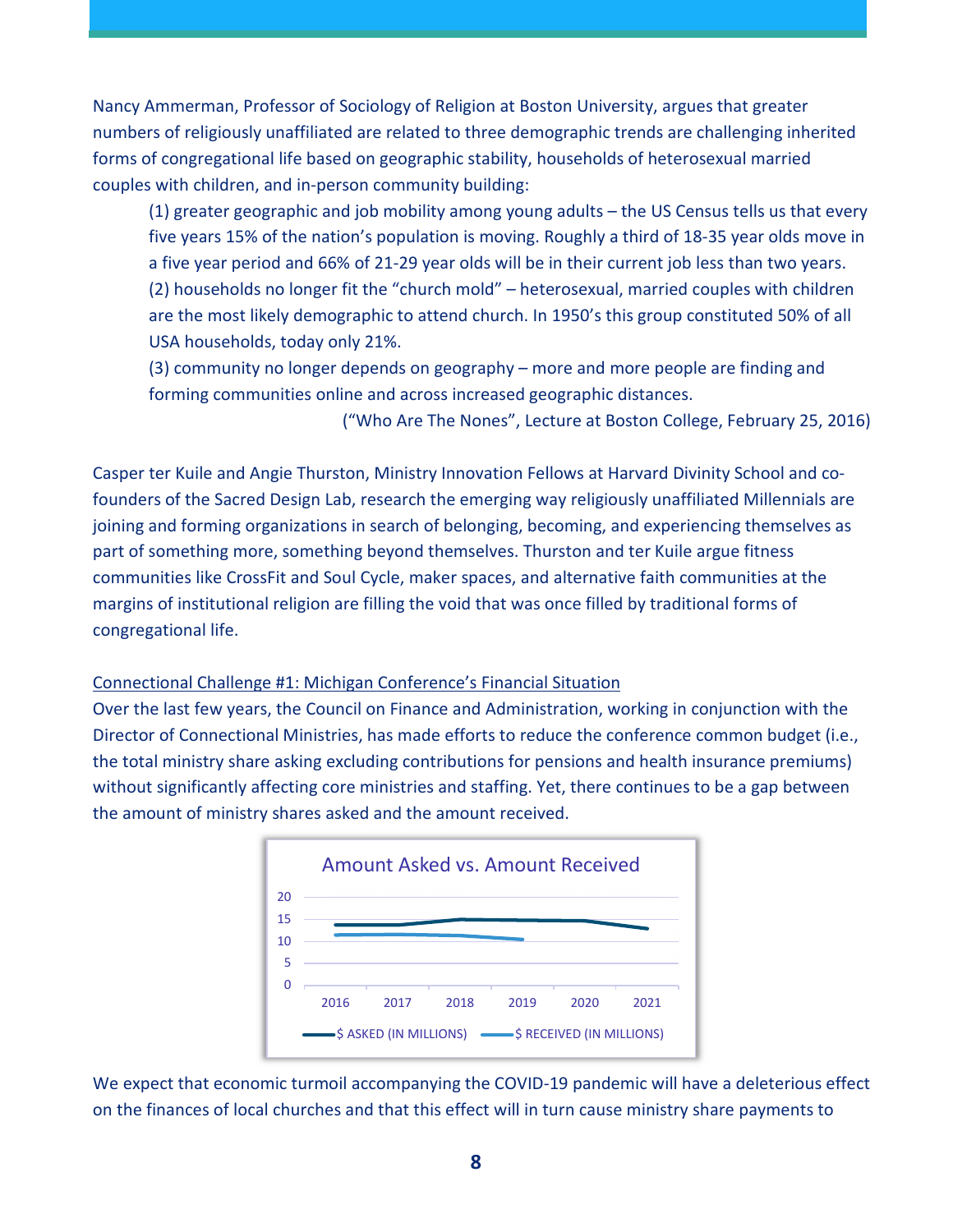drop even further. Indeed, through the first seven months of 2020, the conference has only received \$5.14 million, compared with \$5.82 million received through the first seven months of 2019.

The drop-off is particularly pronounced in the Greater Detroit District. Through the first seven months of 2020, Greater Detroit churches have remitted only \$570,000, compared to \$800,000 paid through the first seven months of 2019.

In 2019, only 59% of the conference's churches paid their ministry shares in full (up slightly from the 58% that paid in full in 2018). Because the conference makes up for the ministry share payment shortfall by including an allowance for unpaid ministry shares in the budget, this has the practical effect of punishing churches that are committed to paying in full – something that has not gone unnoticed by churches that pay in full.

The CF&A is concerned that the decrease in ministry shares paid will continue to accelerate, due to continued economic and denominational instability, necessitating further budgetary reductions. While the reductions so far have had minimal substantive effect on the conference's ministries and staffing configuration, there are limited additional cuts that can be made without substantive changes.

#### Connectional Challenge #2: Newer Organizational Models and Contemporary Technology

The United Methodist Church was founded in 1968. It adopted organizational models that seemed appropriate at that time, forming general agencies and specifying significant committee structures for annual conferences and local churches. Over time, while making significant attempts to modify mandated committees and structures, the church remains captive to organizational thinking that is more hierarchical, bureaucratic and proscriptive than flat, nimble and responsive. Even as the Michigan Conference was born, and deeply desired to create a workable structure for its intended ministry, we were not able entirely to escape the the organizational thinking still deeply entrenched in our denomination. Furthermore, the coronavirus pandemic has accelerated the adoption of new technologies for meeting and connecting which require us to think in fresh ways about our conference structure, programming, staffing, meeting patterns and building needs.

#### Connectional Challenge #3: Denominational Restructuring and Split

The 2019 Special Session of General Conference met to address the decades long conflict over the role of LBGTQIA+ people in the life of The United Methodist Church. The General Conference adopted a series of resolutions commonly referred to as "The Traditional Plan." This action proved divisive across the connection, provoking strong responses ranging from support to criticism to outright rejection. The Michigan Conference took several official actions at its 2019 Annual Conference in response to passage of the "Traditional Plan." The Michigan Conference took a straw poll; passed an resolution entitled "Aspiration for The Michigan Annual Conference;" supported General Conference petitions to "Create Central Conference in North America;" the Clergy session affirmed a Board of Ordained Ministry statement affirming candidates without regard for sexual orientation or gender identity; and voted two openly LBGTQIA+ people into provisional membership. The Michigan Conference is not of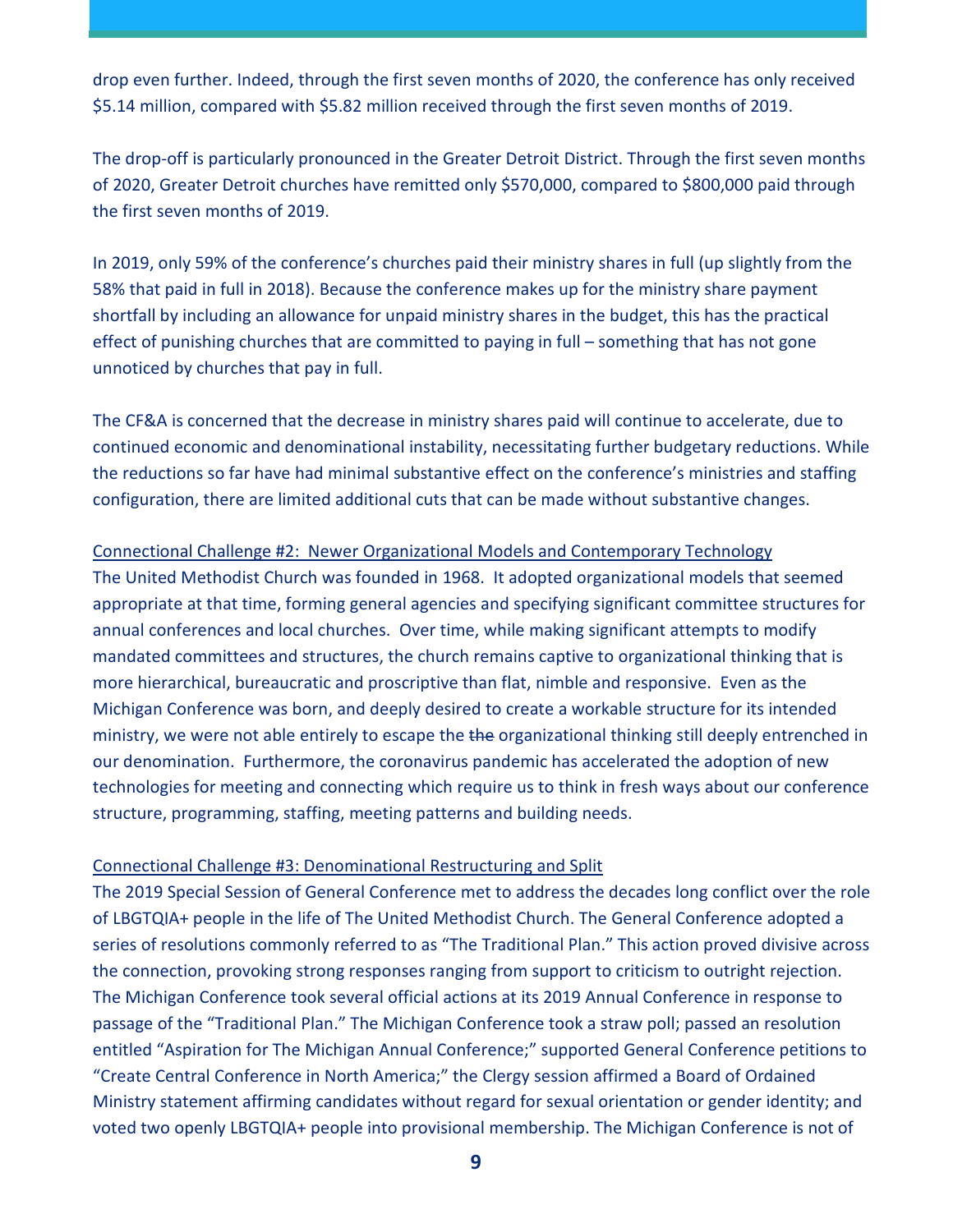one mind on these decisions. In response to these actions, three congregations choose to disaffiliate at the 2020 Annual Conference and more Michigan United Methodists have publicly announced their intent to join the Wesley Covenant Association in creating a "traditional" Methodist denomination.

The 2020 General Conference was set to take up several plans for denominational restructuring and/or split. Prominent among these plans was the Connectional Table's Regional Conference, which would create more regional governance in North America, Africa, Europe, and Asia, and the" Protocol for Grace and Reconciliation through Separation," a mediated plan for division of denominational assets and creation of possibly three separate denominations. Bishop Bard, at the request of the Protocol leadership team, called a special session of the Michigan Conference in March 2020, which voted to forward the Protocol legislation to General Conference. Due to the coronavirus pandemic, General Conference was postponed until the fall of 2021.

While the future is still uncertain, The Michigan Conference of The United Methodist Church in the coming years will most likely be smaller, after congregations and members depart to join other emerging Methodist denominations. It will also, most likely have greater consensus about the full inclusion of LBGTQIA+ people in the worship, governance, and ordained ministry of the church. The Michigan Conference may find itself relating to the General Conference in different ways as the denomination restructures to allow greater regional governance around the world.

#### **Running with the Vision – Facing the Challenges of the 21st Century**

The challenges facing the Michigan Conference can and do seem overwhelming. And yet these challenges do not have the last word. Jesus' ministry was born from struggle; Jesus' teaching and healing ministry was in response to Roman occupation, poverty, and the excesses and dysfunctions of religious leaders. Jesus passionately offered forgiveness, liberation, and healing to the least, the last, and the lost. Powerful movements in Christian history have responded to similar challenges; the desert fathers and mothers of the 4th century, the Franciscans of the 12th century, the Protestant Reformers of the 16th, the Civil Right leaders of the 20th century.

Early Methodism was forged in the midst of profound challenges as England and Western Europe transitioned from the late Middle Ages into the early modern period. It was a time of great social, political, economic, and religious upheaval. Methodism cultivated a passion for sharing the gospel of Jesus Christ and the love of God with those who were often left out and at the margins during this time of intense change.

Today we face no less a challenge. Social, political, economic, religious; our nation and the world finds itself and its own time of majoy change and upheaval. As Michigan United Methodists we, like the founding members of our tradition, must once again cultivate a passion to share the love of God with those who are most affected by the changes facing our society.

We recommend the following foci and recommendations for the Michigan Conference of The United Methodists Church to run with our vision and face the challenges of the 21st century: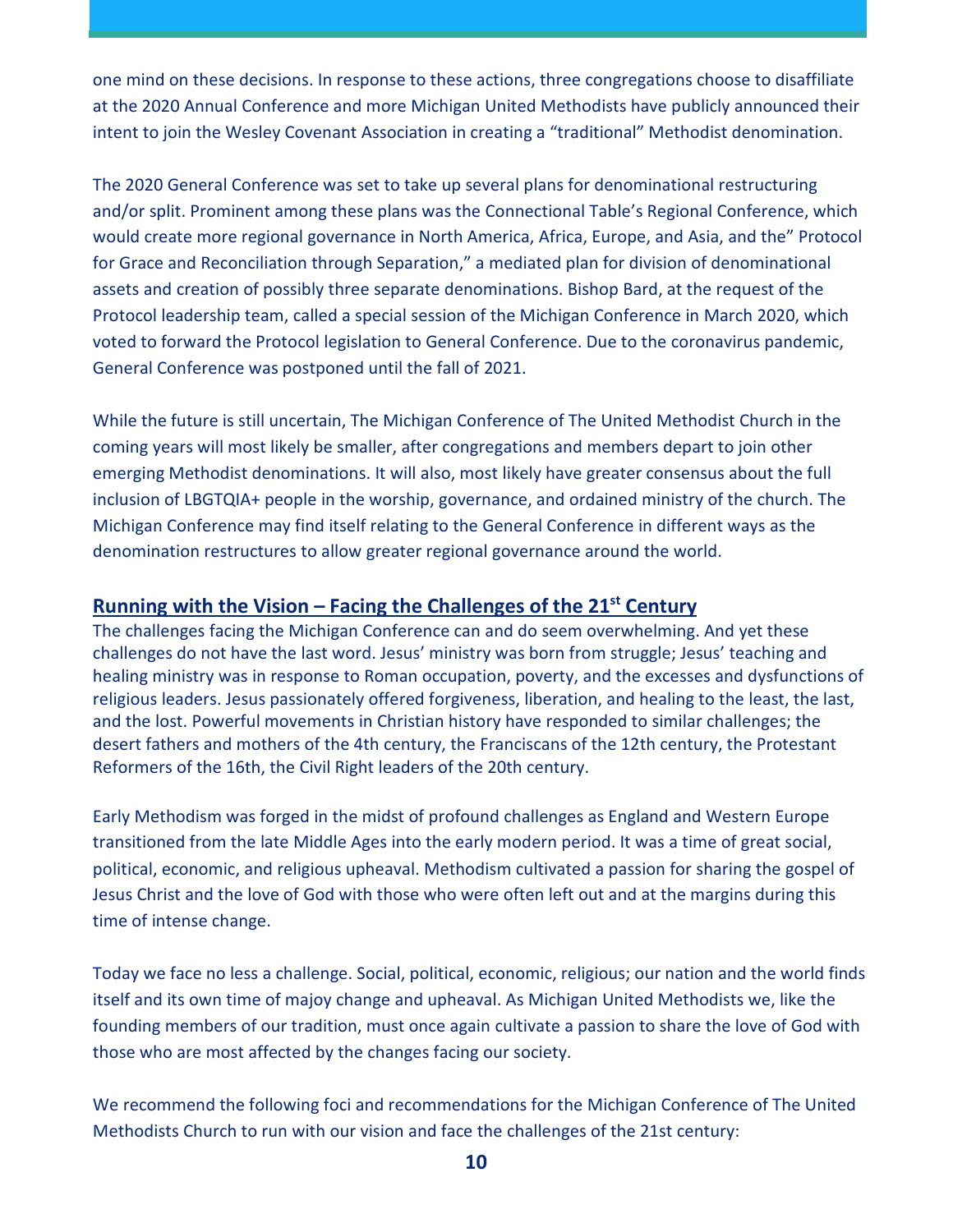## **Sharing God's Love with Others**

Renewed Passion for Personal Faith Formation & Sharing

In his latter days Wesley worried that the people called Methodist would lose their spirit, their zeal, their fire, their passion to share the love of God with other people. Have Michigan United Methodist lost our zeal?

We call on Michigan United Methodists to deepen their life of discipleship and attend to the spiritual practices of our tradition to nurture a passion to share their experience of God's love. This is less of a programmatic mandate and more of a personal plea. A desire to renew within ourselves of the founding missional of zeal of our Methodist forbears for the 21st century.

It means we should be attentive to Michigan United Methodists who share the burning and aching heart of Jesus Christ. For Michigan United Methodists who have a dream of sharing God's forgiving seeking the liberating and healing love with your communities and with the world.

It also means that we must adopt a posture of listening and learning. Particularly to those who are absent from our churches. Those whom mainstream United Methodism on his so long ignored and excluded. Young people, people of color, and LBGTQIA+ people.

#### **FOCUS**

- Invitation to renewal of personal spiritual practices to cultivate both the mind and heart of Christ.
- Nurture United Methodists who have the call, passion, vision, and skills for forming creative, innovative ministry with their neighbors in their local communities and around the world.
- Following the leading of the Holy Spirit, redouble our ministry and mission to all people as they seek community, personal and social change, and connection to deeper meaning and purpose.

#### **RECOMMENDATIONS**

**I.A. The Conference renews the expectation that every local church and ministry setting is a place where people are experiencing, growing in, and sharing God's love with each other and their community.** 

**I.B. To facilitate this on-going renewal of ministry within the Michigan Conference, we will foster a culture of deep support and healthy accountability for local congregations and their pastoral leaders.**

**I.B.1. The Cabinet, in consultation with the CLC, will set holistic vibrancy benchmarks focused on sharing the faith with new people (e.g. worship attendance and baptisms/professions of faith), deepening discipleship (e.g. participation in small groups across all age groups), and connecting with the local community (e.g. participation in community based ministries and collaboration with community organizations). Local churches and ministry settings will regularly assess their effectiveness based on the identified benchmarks. Local churches and ministry settings unable to**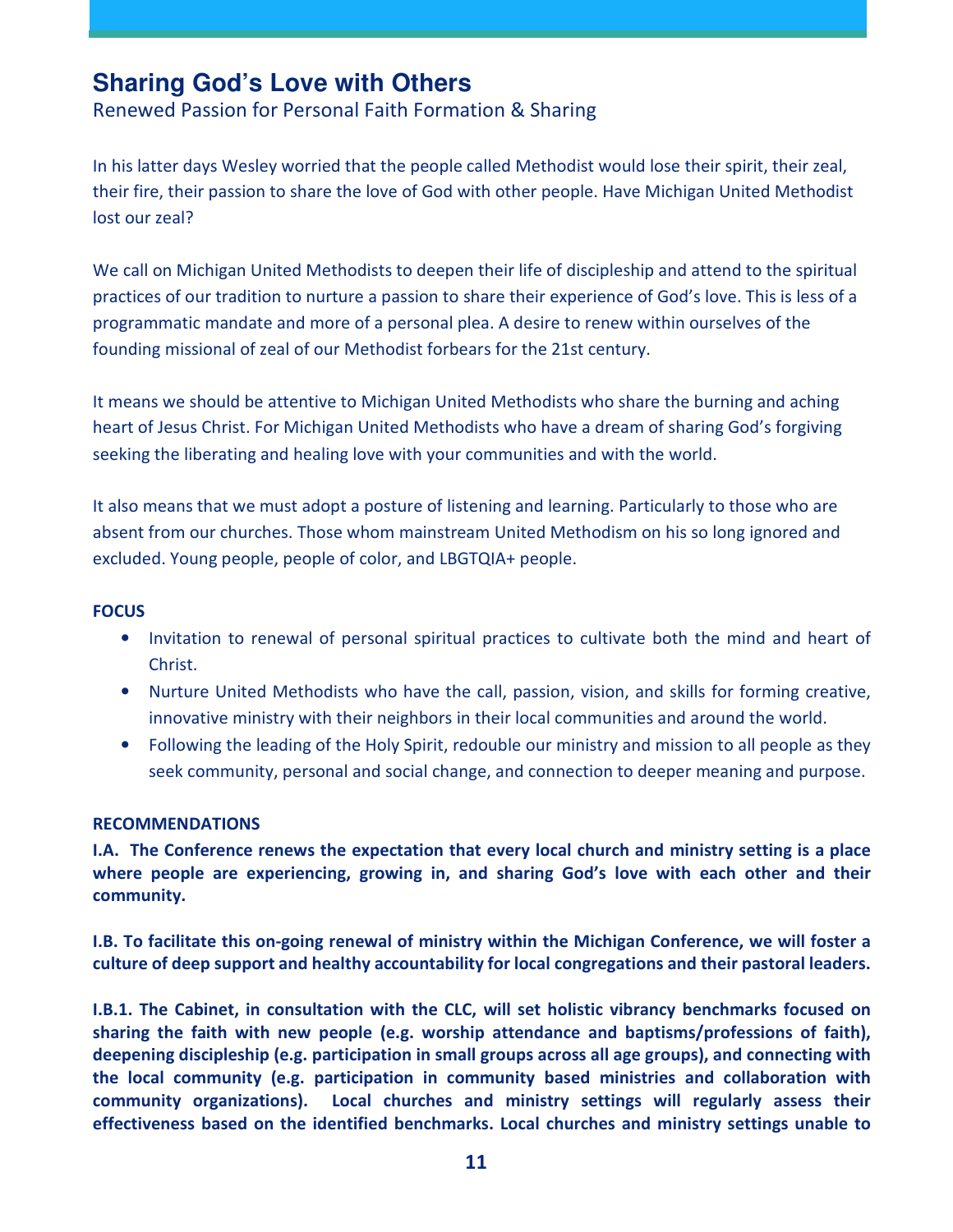**meet these benchmarks will engage in a ministry assessment process (e.g. "Roads to Vibrancy," paragraph 213 assessment) that provides a plan for greater effectiveness which could include the initiation of new ministries or new methods for ministry, the need for new pastoral leadership, being part of a vital merger or circuit ministry, or taking steps toward leaving a legacy. Such actions should be the rule, rather than the exception, for local churches that are not meeting benchmarks.** 

**I.B.2. The Cabinet, in consultation with the CLC and the Board of Ordained Ministry, should set holistic vibrancy benchmarks for effective clergy leadership in local churches and ministry settings focused on sharing the faith with new people (e.g. worship attendance and baptisms/professions of faith), deepening discipleship (i.e. participation in small groups), connecting with the local community (e.g. participation in community based ministries and collaboration with community organizations), and engaging in life-long learning toward greater effectiveness. Clergy will be evaluated using these benchmarks through tools and processes developed by the Cabinet and the Board of Ordained Ministry (including the eight-year review process as per ¶350 and annual reviews). Clergy unable to meet these benchmarks for effectiveness will develop a plan for leadership growth that could include targeted continuing education, formal coaching, request for an appointment change, and, in some cases, vocational reassessment leading to a change in conference relationship. Such actions should be the rule, rather than the exception, for clergy who are not meeting benchmarks.** 

**I.C. To assist churches, ministry settings, and clergy in meeting their vibrancy benchmarks, a conference-wide communication initiative will be developed to share the conference's vibrancy goals, compile and share existing vibrancy resources, and celebrate churches and ministries that meet their benchmarks.**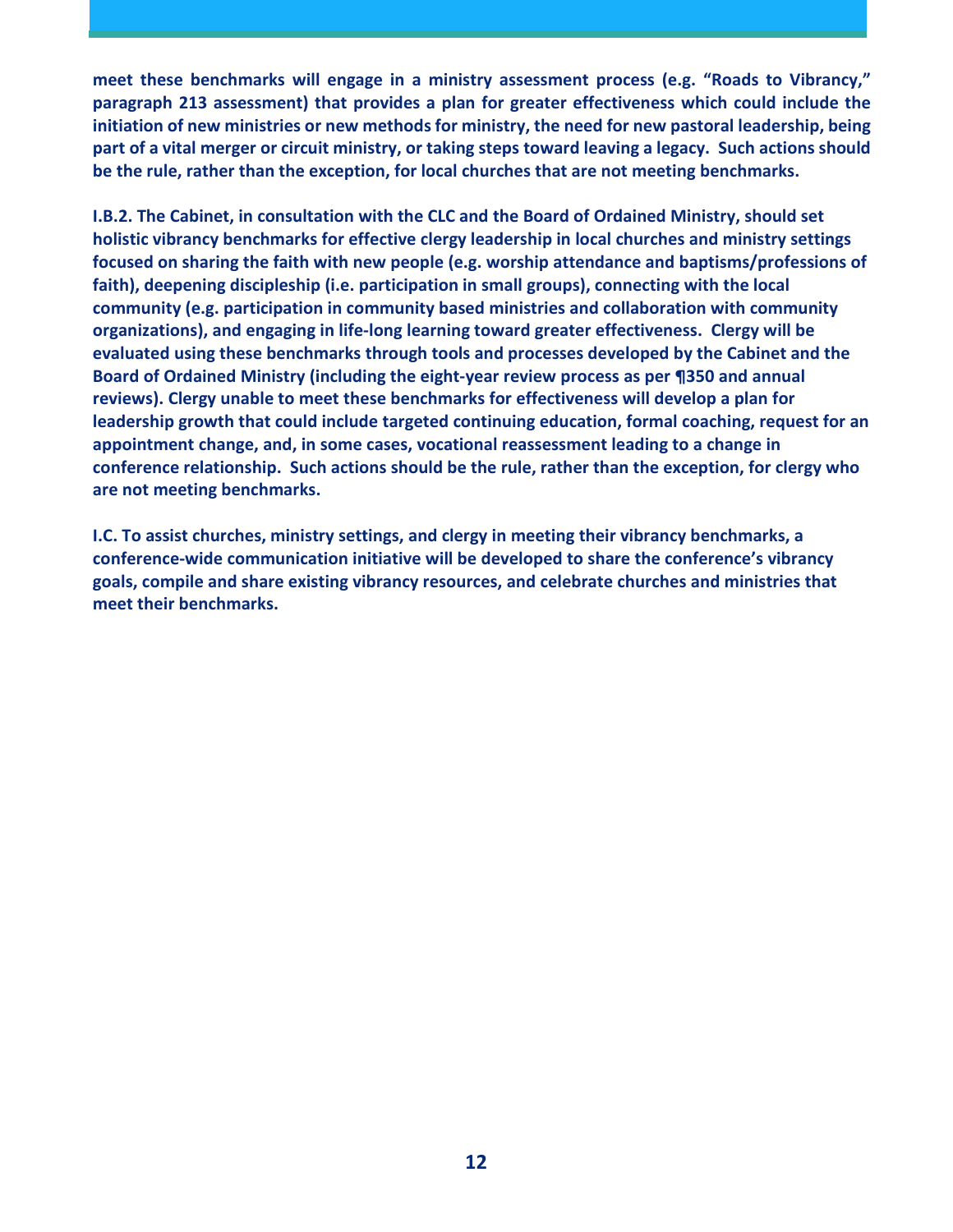## **Building the Beloved Community**

Intentional Equity and the Dismantling of Systemic Racism

In 2019, the Michigan Conference charted a path toward a more inclusive and just United Methodism, aspiring to the full inclusion of LBGTQIA+ people in the life of the conference and intentional ministry with LBGTQIA+ people across the state.

Further, the summer of 2020 renewed the centuries long struggle for racial justice in the USA. In response, Bishop Bard, the Conference's racial/ethnic committees and the Conference's Board of Justice collaborated to form an Anti-bias Anti-racism Working Group.

Regardless of denominational and national developments, the Michigan Conference will need to remain clear in its understanding of who it is and who it wants to be moving forward and provide stability and care for local churches and members in this time of intense change. Specifically, as the UMC faces likely restructuring and schism at the general church and global levels — the importance of the Annual Conference will be even more pronounced and essential to the connectional life of the church in the coming years missionally and connectionally.

#### **FOCUS**

- Empowering and supporting the work of the Bishop's Anti-bias Anti-racism (ABAR) Working Group – building common understanding of anti-bias and anti-racism as essential discipleship practices; review of conference policies and procedure; and creation of local church resources.
- Invest in resourcing the Michigan Conference's historically Asian-American, Black, Latinx, and Native American local churches.
- Commit to the actions of the 2019 Annual Conference related to the full participation of LBGTQIA+ people in the life of the Michigan Conference and invest in ministries with LBGTQIA+ communities in Michigan.

#### **RECOMMENDATIONS**

**II.A. All conference clergy and lay conference/district staff will be required to attend a Conferenceorganized ABAR training at least once every four years and, will engage in ongoing ABAR work. The goal of this training is for clergy and staff to lead ABAR work in their settings. On-going ABAR trainings should be held for clergy and laity from local churches/ministry settings with the goal of those leaders engaging ABAR work in their settings. This recommendation should be fully funded.** 

*NOTE: The 2021 Annual Conference adopted Resolution #2021-12, "Anti-Bias Anti-Racism Training for Active Clergy, Conference & District Staff."*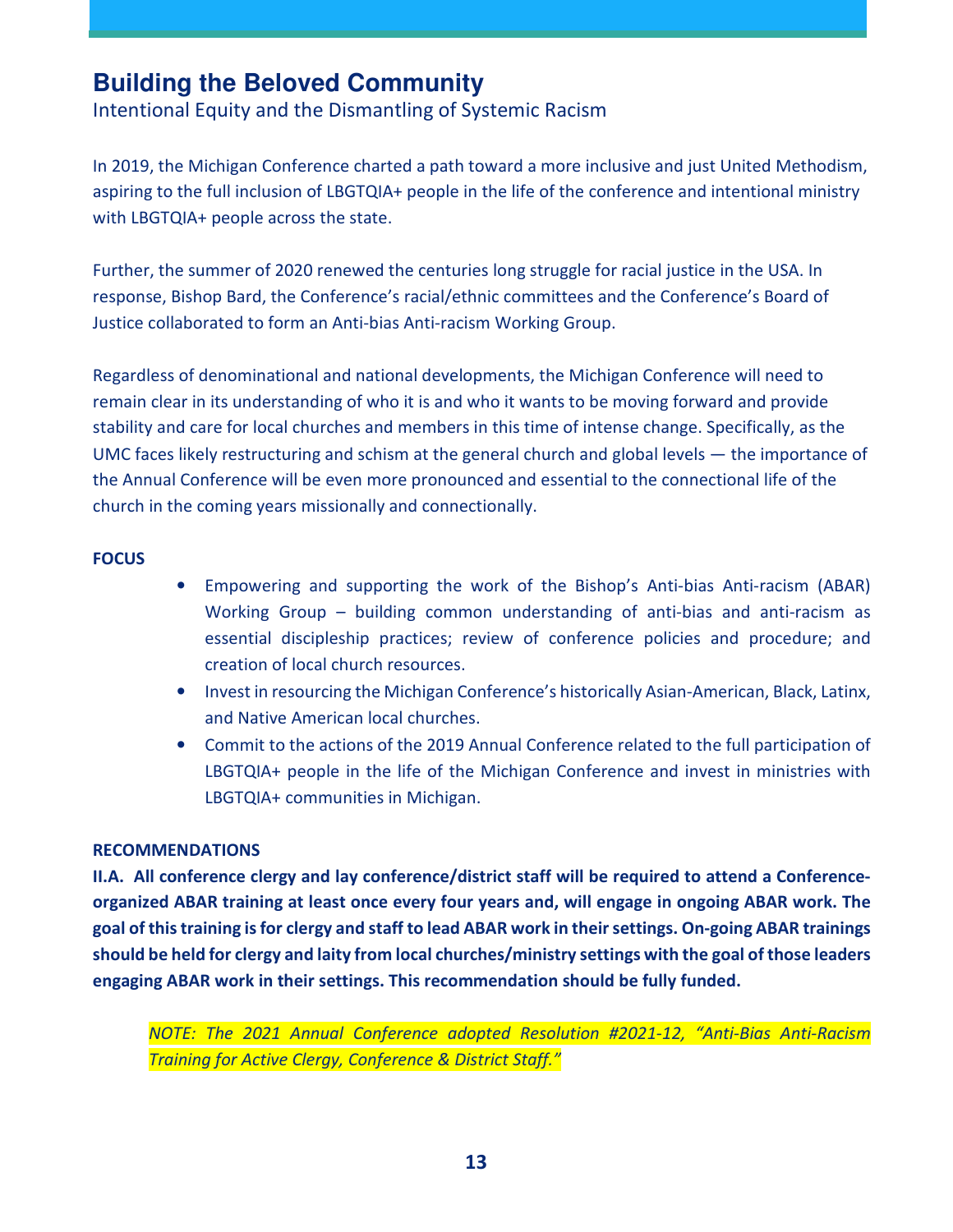**II.B. The Conference should focus its resources on the creation of new ministries and faith communities with and led by members of communities historically marginalized by society and The United Methodist Church.** 

**II.C. All conference connectional ministries, policies, and procedures should be assessed, in part, by their unique commitments to living in to the vision of this recommendation, including full participation of the LGBTQIA+ community in the life of the Conference and as developed by the Conference's on-going ABAR work.** 

*NOTE: The 2021 Annual Conference adopted Resolution #2021-11, "Training and Support for Cross Racial/Cross Cultural Appointments," as a response to this recommendation.* 

**II.D. The conference's historically Asian-American, Black, Latinx, and Native American local churches showing fruit in baptisms and professions of faith should receive priority funding with respect to conference resources and equitable compensation.** 

**II.E. The director of connectional ministries should work with relevant professional organizations to ensure that ABAR resources, consultation, and coaching are available for local churches and ministry settings, even if this work is not "housed" within the Annual Conference**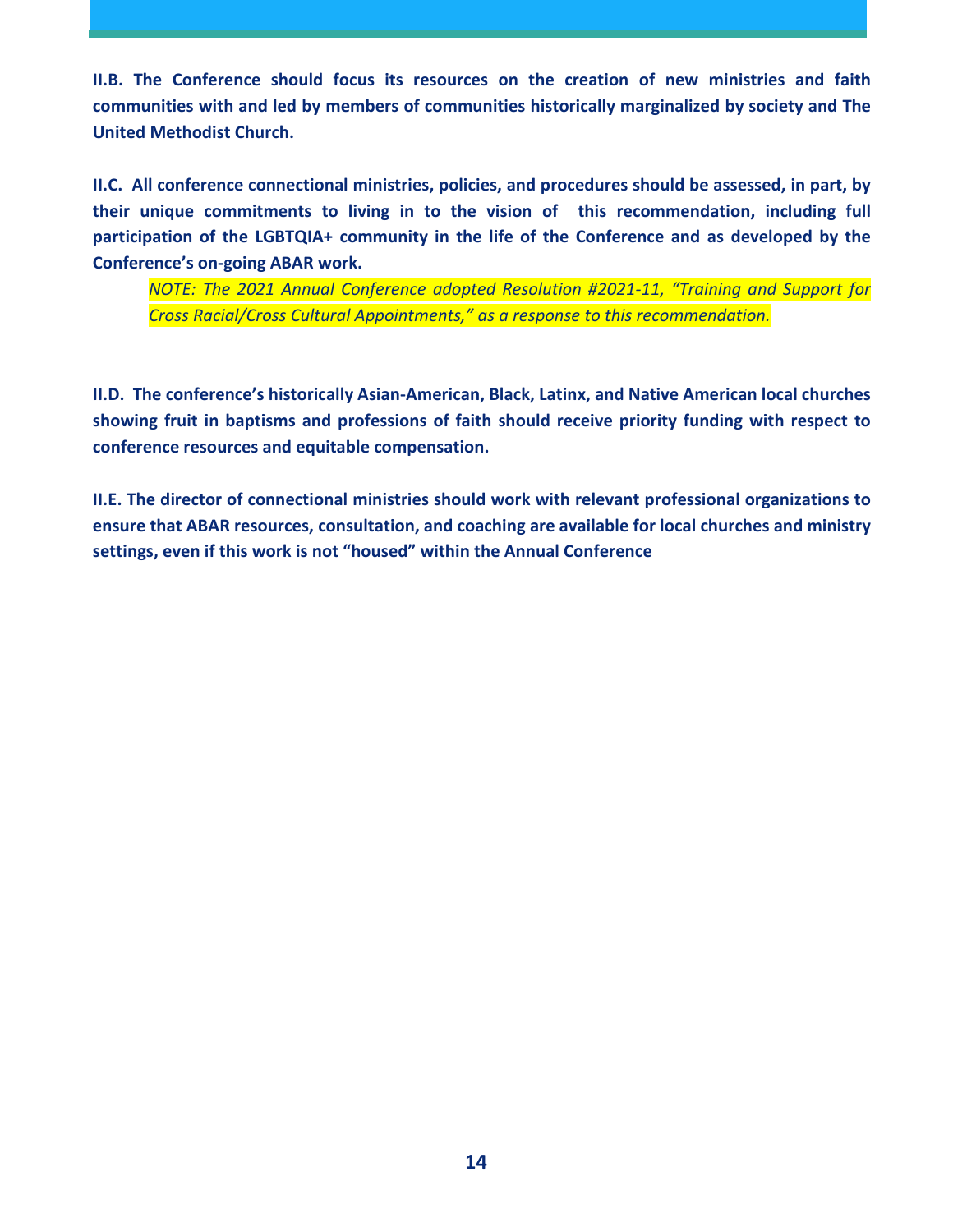## **Development of Leaders**

#### Equipped to Lead the Conference in its New Priorities

In 2015 and 2016, as the Michigan Annual Conference was forming, the Design Team for the new annual conference developed a vision for ministry—and the picture that began to emerge was that of a three-legged stool: "Christ-centered" being the seat of everything we do, and the three legs being "bold and effective leaders, vibrant congregations, and engaging ministry and mission." All three "legs" were seen as equally necessary for the transformational work our conference is called to do.

Responding to the complex and ever-changing realities of 2020's global pandemic, economic crisis, acknowledgement of systemic racism as well as the denomination's uncertain future and declining membership, now elevates the work of leadership development as our main and crucial focus if we are to be relevant. Bold and effective leadership -both lay and clergy- facilitates, equips and nurtures vibrant congregations, for healthy and impactful (transformational?) ministries and mission. Rather than leadership development being just one leg of a three-legged stool, it must now become our primary focus at the conference level, so that our collective ministries statewide might light a path for the living of these days.

#### **FOCUS**

- Lay and clergy leadership development with context specific content, learning communities/cohorts, one-to-one mentoring and coaching, and intentional spiritual formation to form leaders who can respond and innovate through the challenges facing the Michigan Conference, especially in online and anti-bias, anti-racist approaches to ministry.
- Incubation of leaders with the call, vision, and skills to form new ministries and faith communities, including through emerging models of shared vocationality, technology, and non-traditional appointments.
- Assessment of current Conference programs to determine alignment with these priorities, which programs can only be done by the Annual Conference, and which programs have reached the end of their life cycle.

#### **RECOMMENDATIONS**

**III.A. Developing leaders, as described above and through life-long and relational models, should be the primary focus of Conference ministries and staffing.** 

**III.B. All conference-supported ministries and programs should be evaluated through the lens of these four foci and recommendations, with a special focus on developing leaders, for continued relevance and effectiveness. Those connectional ministries that cannot demonstrate fruitfulness in this manner should be ended, with their resources redirected to ministry efforts that are in line with these four foci and recommendations.**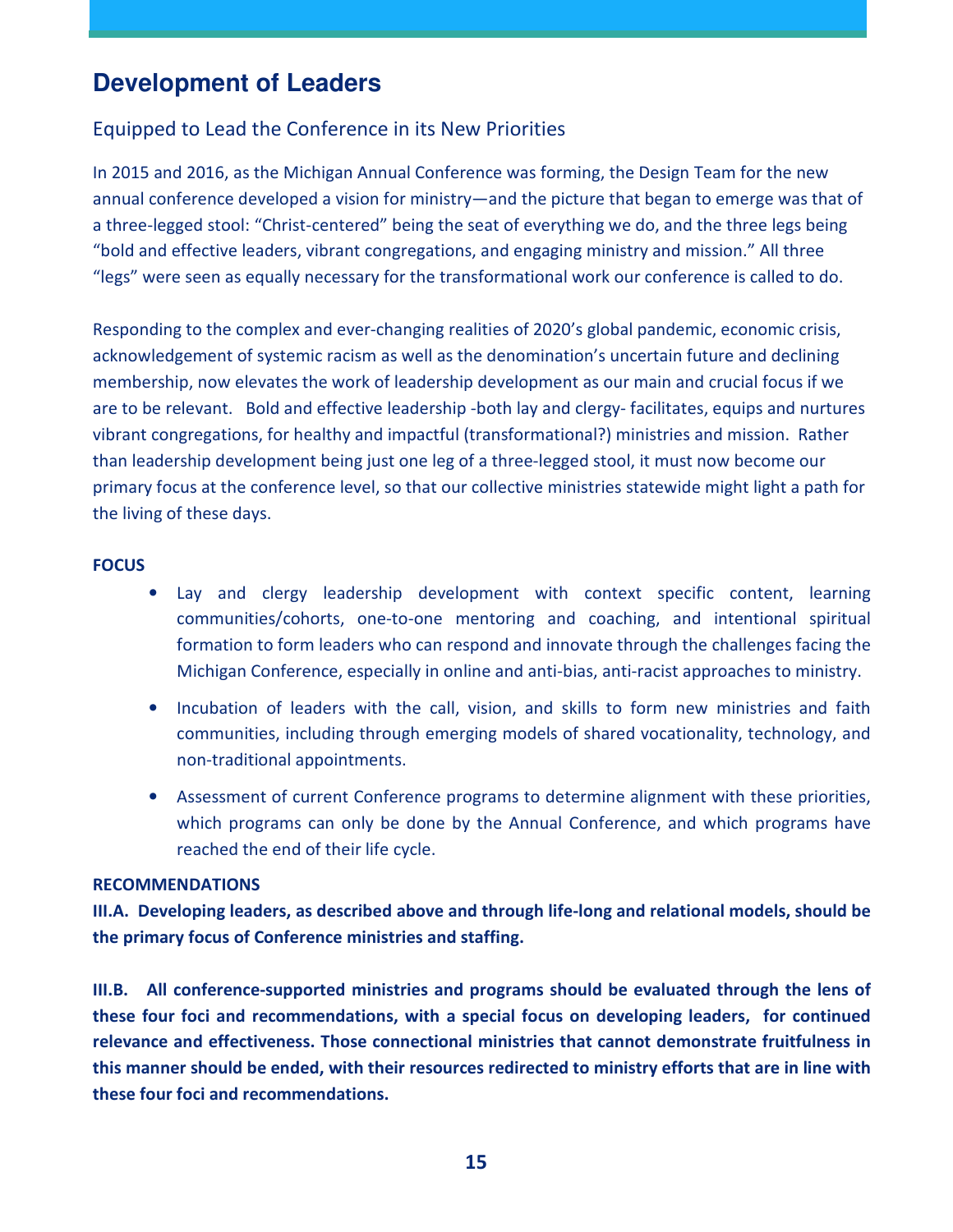**III.C. A new Conference staff structure aligned with these four foci and recommendations, with special focus on leadership development, should be implemented by July, 1 2022 with the following parameters: Four directors should report to the Bishop: Chief Financial Officer (who also reports to the Council of Finance & Administration); director of benefits and human resources; director of communications; and director of connectional ministries. Staff should be hired to support the Bishop, the director of benefits and human resources, director of communications, and Chief Financial Officer. Reporting to the director of connectional ministries, staff should be hired to achieve the programmatic recommendations of this strategic plan and employ staff models of shared vocationality, non-traditional appointments, and partnership with local churches.** 

*NOTE: The Conference Leadership Team (CLC) formed a Staff Restructuring Committee, consisting of Bishop Bard, Brad Bartelmay, Paul Perez, and Ellen Zienert, to address this recommendation and bring a proposal, guided by this recommendation, for consideration by the CLC in Fall 2021.*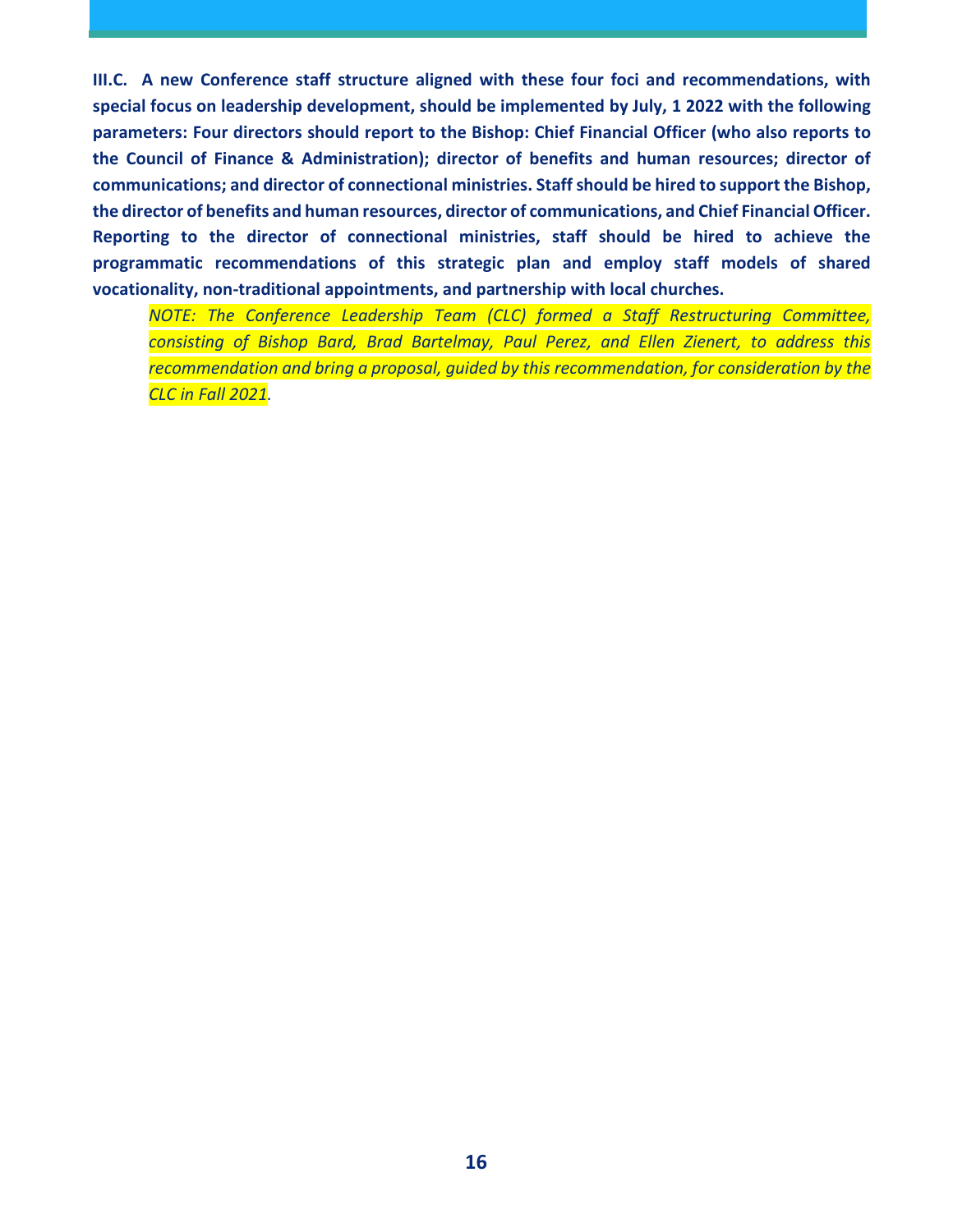## **Financial Sustainability**

#### Through the Redirection of Financial Resources

The need for a financial sustainability in the face of declining membership and declining financial resources in clear. What must be remembered is that financial sustainability is not an end in itself, but a means to fulfilling the church's mission. A financial reset for the Michigan Conference and for its local churches will mean freeing Michigan United Methodists to face the challenges of the 21st century with boldness and creativity.

#### **FOCUS**

- A new approach to ministry share calculation and promotion.
- New models of conference staffing that include shared positions with Districts or local churches and contract or short-term, project-based positions.
- Assessment of physical office space needs for Conference and District office given the increasing shift to remote work.
- Assessment of declining local churches to determine how these local churches might gift their assets and resources to new ministries and faith communities that are able to better respond to challenges facing the conference.

#### **RECOMMENDATIONS**

**IV.A. A financial reconciliation process should be undertaken to consolidate designated funds into an endowment fund for Innovation in Ministry, to help the Annual Conference meet its mission and ministry objectives for achieving the recommendations of this strategy document.** 

**IV.B. The director of connectional ministries, supported by appropriate staff and in consultation with CLC and CFA, should create a Conference fund development plan focused on new revenue sources (e.g. grants, pay-for-service, individual donations, etc.).** 

**IV.C. The Council on Finance and Administration should develop a new formula for the assessment of ministry shares. This formula should take into account local churches' need to balance local and connectional ministry and the impact of historic inequalities, while making sure that all required connectional responsibilities are funded. Aligned with this formula, the director of communications and director of connectional ministries, under advisement from CF&A and CLC and in collaboration with appropriate staff, should create and promote an intentional local church stewardship campaign.**

**IV.D. The total number of districts should be reduced by at least two, by July 1, 2022. District offices should be eliminated (as their leases come up for renewal), and district superintendents and their support staff should work remotely, using local church facilities when face-to-face meetings are needed. A feasibility study examining the financial, legal and ministry dimensions of the change to remote offices should be completed in 2021.**